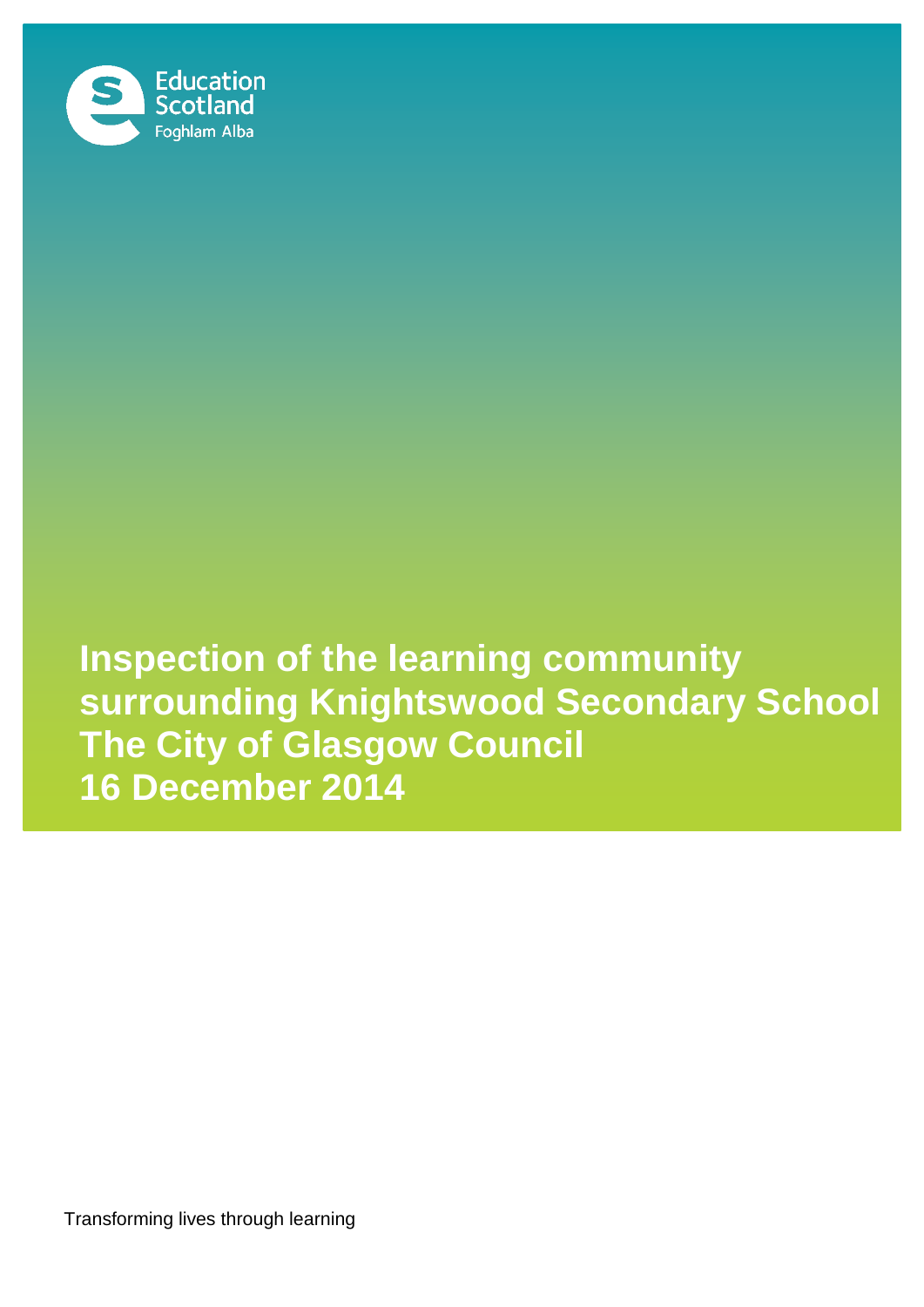## **1. Context**

Community learning and development (CLD) partners within the area of Knightswood Secondary School were inspected by Education Scotland during October 2014. During the visit Education Scotland staff talked to children, young people and adults. We worked closely with local CLD managers, CLD providers, partners, paid staff and volunteers. We wanted to find out how well partners are improving the life chances of people living in the community through learning, building stronger more resilient communities and improving the quality of services and provision. We also looked at how well, paid staff and volunteers are developing their own practices and how well partners, including schools are working together. We looked at some particular aspects of recent work which were identified by partners including:

- Work with young people
- Empowering communities
- Work with the elderly
- Sports/health development

## **2. How well are partners improving learning, increasing life chances, promoting and securing wellbeing?**

Learning community partners work well to meet the needs of learners and local communities. There is an increasing range of quality accreditation opportunities available for young people. Netherton Open Award unit won Glasgow Duke of Edinburgh Award Centre of the year. The A&M football league is helping break down territorial issues. Between July 2011 and September 2013 youth disorder calls requiring police attention were down 56% as a result of CLD activity. The uptake of Gaelic for parents is increasing. The number of participants increased from three to twelve in a six month period.

Data collection and recording of impact is improving. In response to feedback from staff, Glasgow Life (GL) has improved its outcome evaluation system. GL collect data on output targets which includes numbers of participants, programmes, attendances and income generated. GL *Live Active* maintain their own statistical database and provide regular reports for Greater Glasgow and Clyde NHS. GL has well defined aims and objectives within the service and local improvement plans. These link well to the Single Outcome Agreement (SOA) and there are clear progressive targets. Some partnerships such as the North West Youth Network have started to use new management tools to better identify outcomes and impacts and tools for measurement. Some partners use a range of effective methods for measuring impact. Dumbarton Road Corridor (DRC) Youth Project regularly measure outcomes and distance travelled. This information is used to improve future programmes.

The GL Integrated Grant Fund monitoring and evaluation is output rather than outcome based in line with local SOA priorities. As a result it is difficult for partners to capture meaningful evidence of impact and value for money. Partners have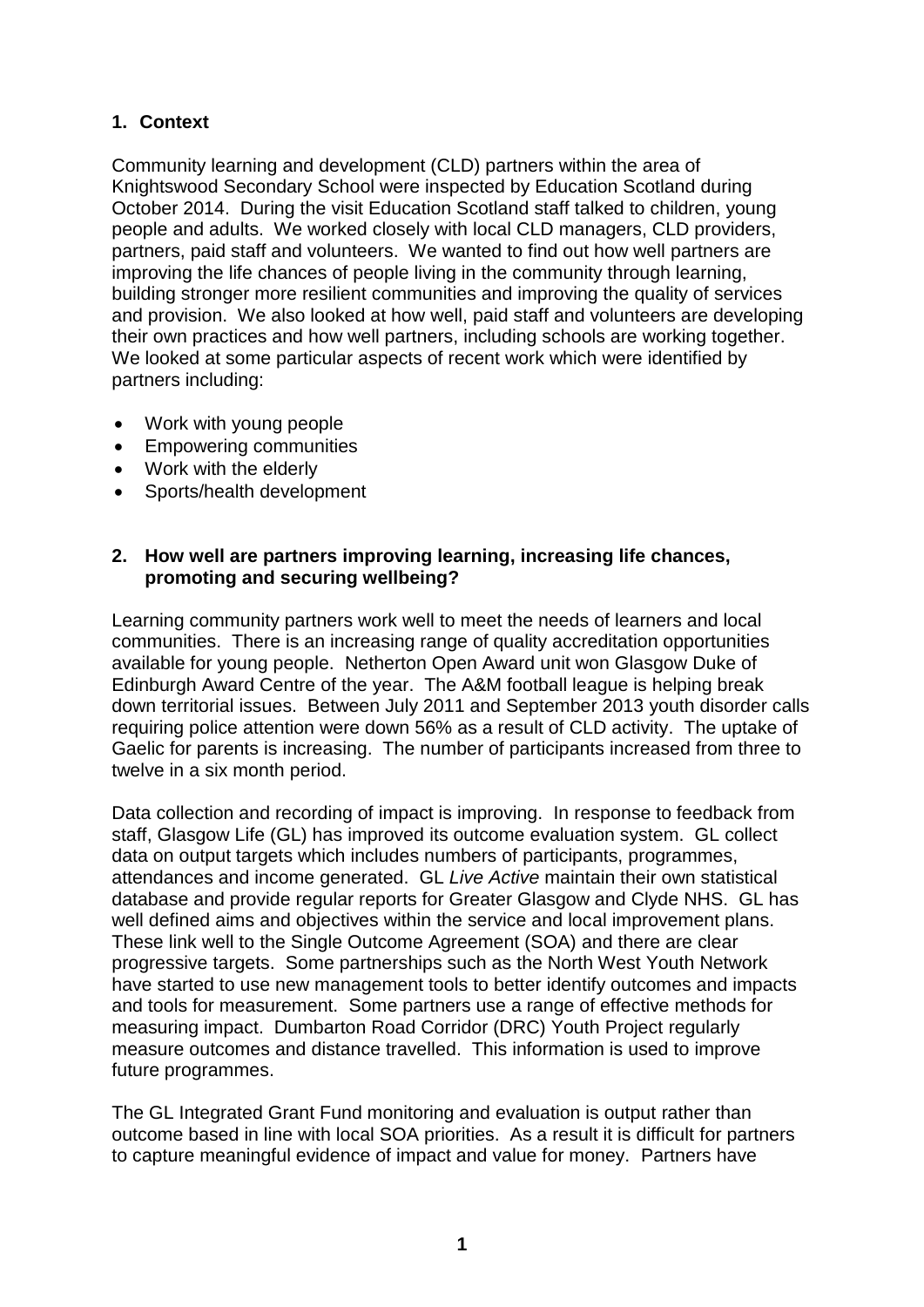agreed priorities but do not routinely collect or analyse impact statements from participants across provision to improve the planning process.

Opportunities for young people to gain accreditation are good. Young people including disabled young people are accessing and successfully completing accreditation up to gold standard through the Netherton Community Centre Duke of Edinburgh Open Award Group and Temple Shafton Youth Project. Young people are progressing from volunteering to full-time employment, further and higher education. Young people within the *Youth Action Project* (YAP) are gaining in self-confidence and improved speaking in public and in school. In addition to achieving Youth Achievement Awards at both Bronze and Silver levels, time accrued through volunteering is helping YAP participants to achieve Saltire Awards.

Partners are helping young people develop employability skills. As a result employability prospects are improving. The *Youth Unlimited* programme is assisting young people to progress to positive destinations. The DRC youth project focus on intervention and prevention work is improving young people's life chances with increasing numbers engaging with the project. Participants in *Ignite Youth Theatre* are becoming more confident and developing improved communication skills. Programmes are inclusive. Children and adults with complex and additional support needs are integrating with non-disabled children and adults. As a result of a community survey undertaken by Glasgow University increasing numbers of minority ethnic community members are now engaging in programmes within the Heart of Scotstoun Community Centre. Increasing numbers of community members, affected by cancer, are taking up non-clinical advice for financial and/or emotional support. Older people are sustaining positive physical and mental well-being through participation in local programmes. Adults are learning and increasing in confidence and knowledge through Gaelic Nursery for Parents. The quality of youth work programmes on offer is variable. Projects such as *YAP, Duke of Edinburgh, Ignite* and DRC demonstrate clear outcomes and progression for participants. However others which are more traditionally recreational, arts and crafts programmes are not outcome focused. The needs of adults within the learning community are not yet clearly identified. As a result there is scope to increase the range of adult learning opportunities in response to identified need, with clear accreditation pathways where appropriate.

Local community organisations are active. They provide a wide range of very effectively managed community services. They place value on equality, cultural diversity, inclusion and community cohesion. Over 100 local community members contribute to the West and Central Voluntary Sector Network. This provides an effective conduit for support to voluntary organisations and creates a positive connection between the Community Planning Partnership and other public sector partners. Organisations such as *DRC Generation* Group, *Dynamite Gymnastics* and *Ignite Youth Theatre* actively contribute to community cohesiveness through promoting a positive image of young people. Established volunteer led community organisations such as the senior lunch club and the sequence dance club are planning and delivering quality services with positive health and wellbeing impacts. Management committee members and volunteers within these groups are active, skilled and confident. Community organisations are aware of the need for succession planning to recruit younger members. Local groups engage well as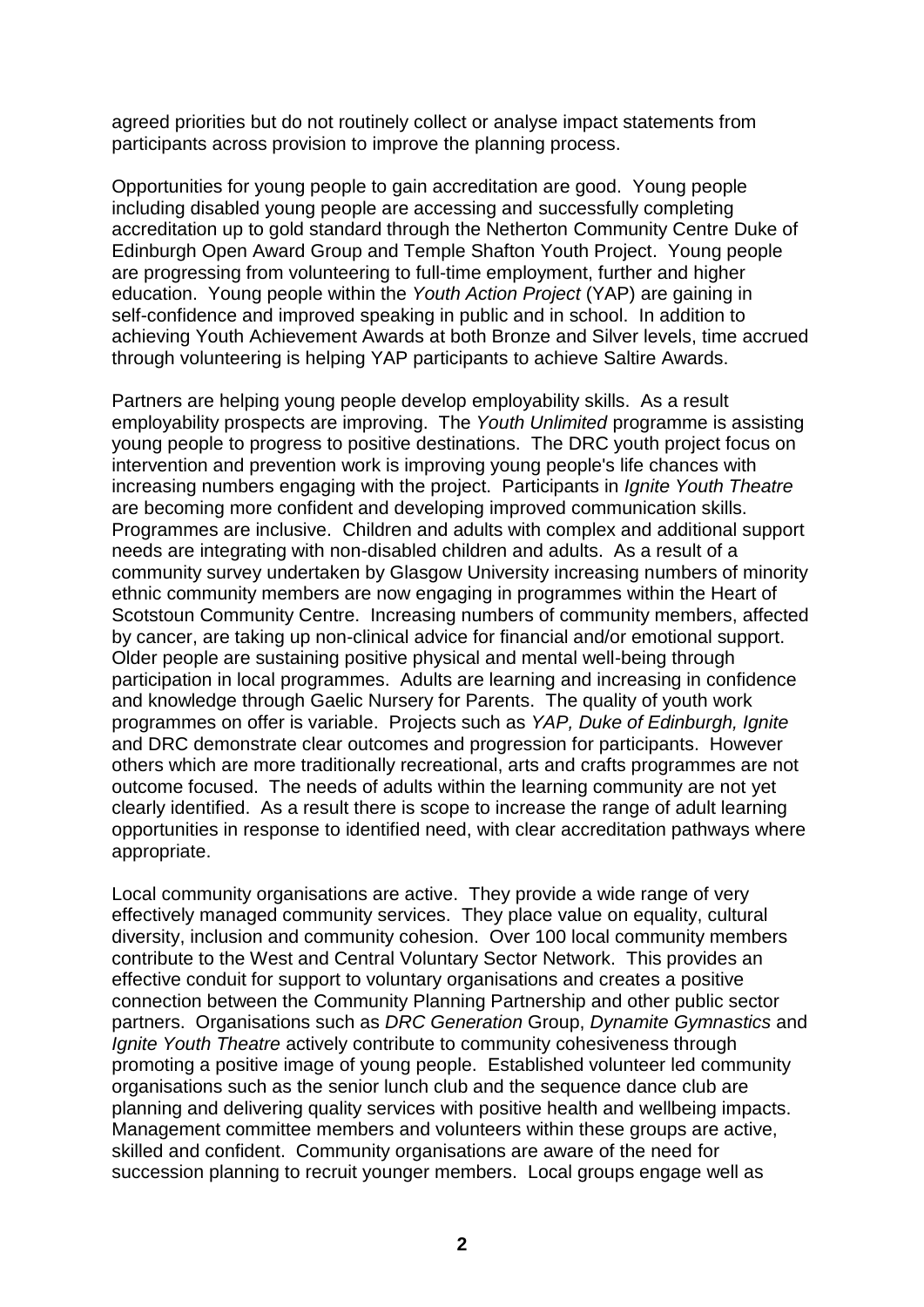equal partners with public agencies. The North West Youth Network have a strong sense of ownership in driving change and improvements in local services and facilities. They recently launched the North West Online Directory of Local Youth Services. Many community groups and partners work well together informally. They are aware of and are supportive of the work of other groups and agencies to ensure that they do not duplicate one another.

Young people are well supported to develop leadership qualities. Members of the DRC youth committee attend Local Area Committee meetings. This is helping to promote young people's voices and bridge the generational divide that exists locally. The *DRC Regeneration Peer Education* group, community led and community focused, is a sector leading example of a high quality partnership with local schools to build stronger, more resilient, supportive and influential communities. Volunteers have access to high quality training within the strategic volunteer framework provided by GL. A proactive volunteer offer is promoted by staff to engage and empower active citizenship particularly with younger people. Structures which enable community partners to engage pro-actively with the Community Planning Partnership and local neighbourhood planning could be simplified. Guidance on access to local grant sources and external funding could be more open and transparent. Community organisations could be better supported to succession plan.

## **3. How well are partners working together and improving the quality of services and provision?**

More effective partnership working is evident at both a strategic and operational level. New strategic partnership structures demonstrate improving leadership. At a local operational level local partnership working is good and improving. Partners increasingly recognise the benefits of joint working to achieve local SOA priorities. Partners within the North West Area Legacy Group made good use of the Commonwealth Games as a vehicle to engage local communities. The Knightswood Local Learning Forum provides a good opportunity for Knightswood Secondary School and local partner agencies to share data and develop joint working. Opportunities for GL staff to engage in reflective practice are improving. GL Area Team and Sport and staff and partner organisations increasingly recognise the value of effective self-evaluation in improving their own practice and have embraced *How good is our culture and sport?.* Staff and partners have participated in joint evaluation training event to raise awareness and improve practice. A city wide quality review process is being rolled out to better capture impact and build capacity at an operational level leading to improvement. Awareness across some partners of the need to better demonstrate impact is increasing. Individual partners such as Macmillan are beginning to use new management tools to better articulate anticipated outcomes and impacts.

A recent workforce planning and scheduling review has standardised library opening hours and addressed staffing gaps. There is an increasing willingness by partners to share training opportunities with others. Joint training events have been held to progress self-evaluation and employability. Glasgow Life Sport staff enjoy access to "Training Thursdays". Locally partners use a range of effective methods to gather information and feedback from participants and stakeholders. The views of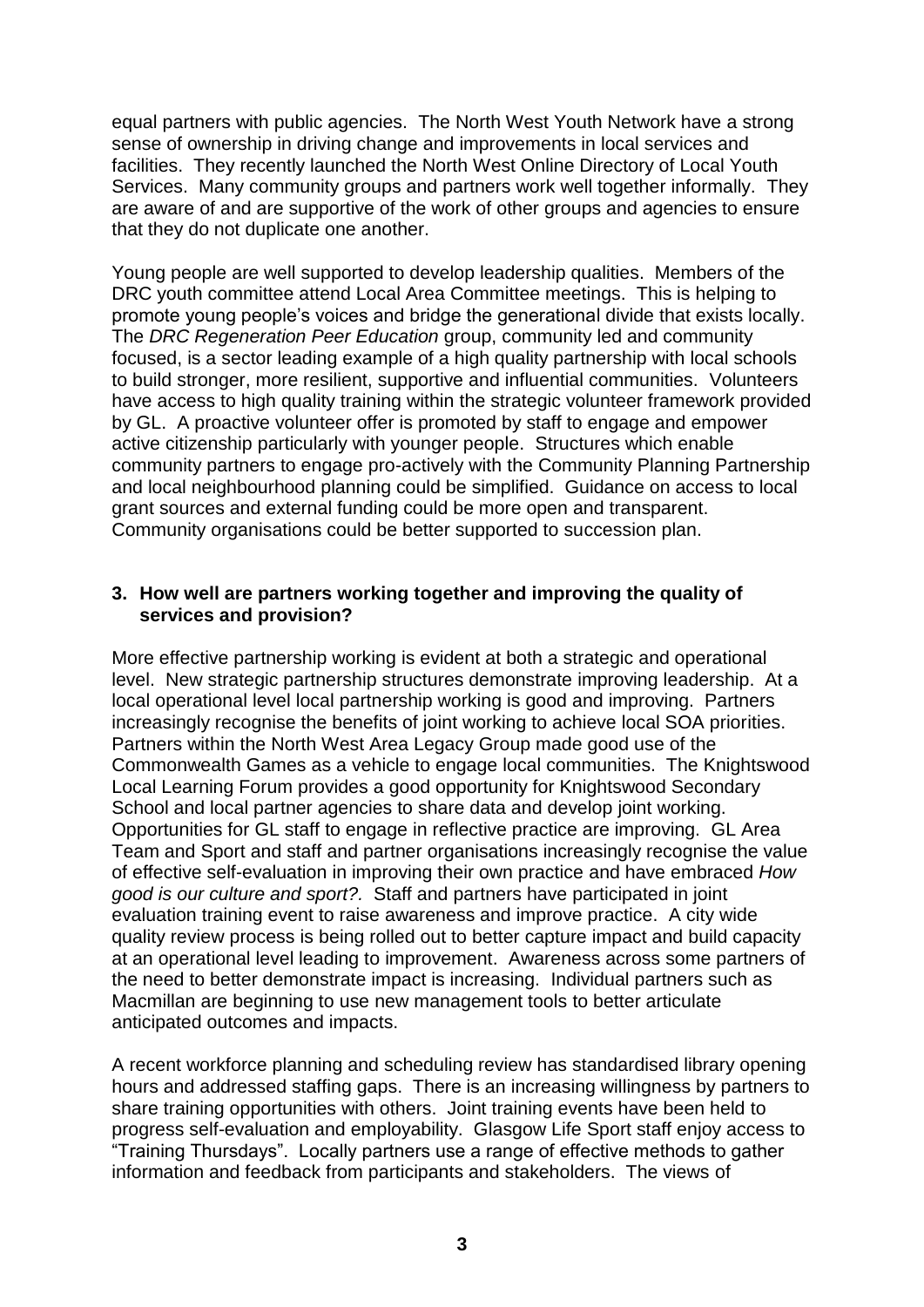organisations who participated in the "Inspiring Communities towards 2014" project were effectively captured and analysed as the basis of improvement planning.

There is scope for partners to strengthen and embed self-evaluation at the early planning stages of collaborative working. More consistent joint planning across local CLD partners and schools is needed to improve knowledge of impact and outcomes overall. Not all delivery staff are confident in evaluating or recording the impact of programmes. The level of knowledge of Curriculum for Excellence across CLD partners is variable. The level of professional CLD development opportunities remain at a fairly basic level and require improvement. There is a need to up-skill staff and partners to develop effective outcome based CLD programmes.

This inspection of learning and development in the learning community surrounding Knightswood Secondary School found the following key strengths.

- Effective community/not for profit organisations delivering high quality services.
- Commitment of GL staff and partners to work together.
- Active and influential volunteers.
- Young people gaining employability skills and accreditation.

We discussed with partners how they might continue to improve their work. This is what we agreed with them.

- Introduce mechanisms for planning and reviewing shared outcomes for improvements across local CLD partners including schools.
- Support partners to better evidence impact and their contribution to current SOA priorities.
- Up-skill GL staff and partners to better deliver outcomes for learners in line with North West community planning priorities, Curriculum for Excellence and CLD national guidance
- Increase the range of learning opportunities and progression routes for adults.

## **4. What happens at the end of the inspection?**

We are satisfied with the overall quality of provision. We are confident that the learning community's self-evaluation processes are leading to improvements. As a result, we will make no further evaluative visits in connection with this inspection. During the inspection, we identified an aspect of innovative practice which we would like to explore further. As a result we will work with the Knightswood Learning Community and Glasgow City Council in order to record and share more widely the innovative practice.

Stewart Maxwell **HM Inspector** 16 December 2014